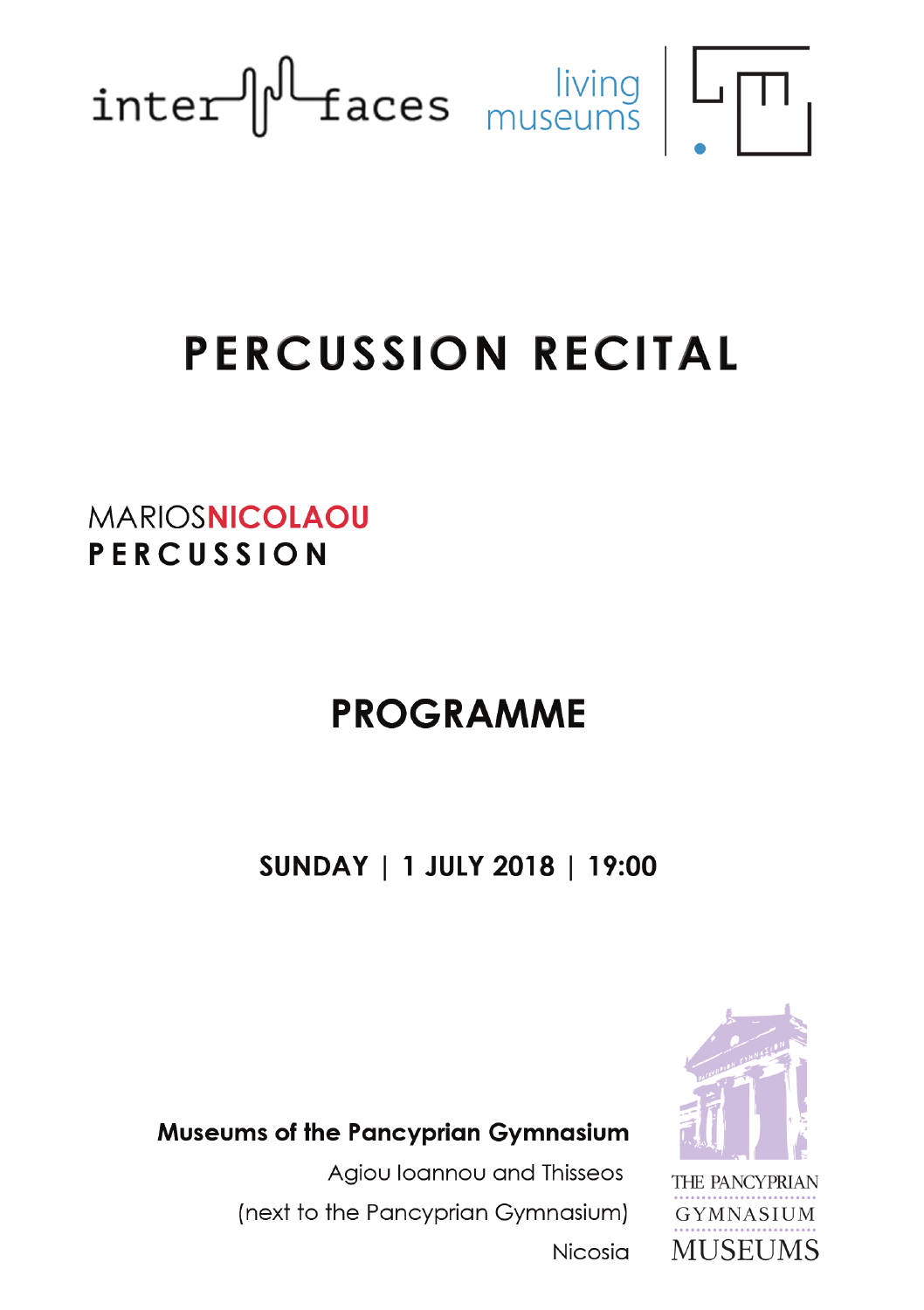**PROGRAMME** 

**STEVE REICH** clapping music

**ALEXEJ GERASSIMEZ** asventuras

**BERTHOLD HUMMEL Ikonen** 

 $I - III - IV$ 

FILIOT CARTER

#### eight pieces for four timpani

VIII. march V. improvisation

**IANNIS XENAKIS** rebonds B

**MARIOSNICOLAOU PURCUSSION**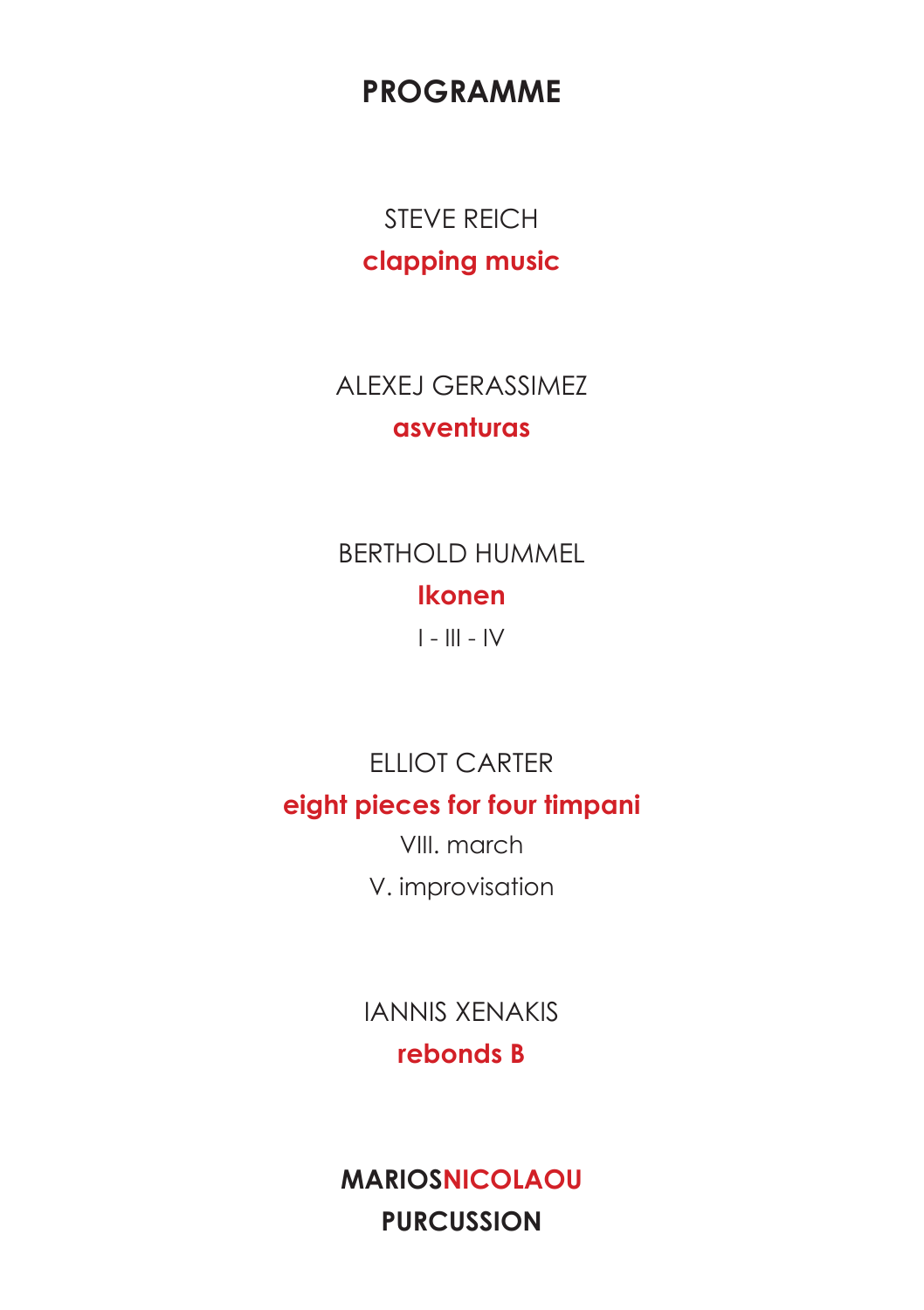#### **MARIOS NICOLAOU**

Marios Nicolaou was born in Limassol - Cyprus in 1974. He studied percussion at the Athens Conservatory (class of D. Marinakis) and at the Hochschule für Musik Köln with C. Caskel and C. Tarcha and graduated with "Auszeichnung". He has also worked with P. Sadlo and R. Seegers in masterclasses and private lessons. In 2005 he took part at the International Ensemble Modern Academy (Schwaz/Austria). Marios has been a holder of the "Alexandra Trianti" scholarship of the "Friends of music Society" (Athens). Since 2015 Marios is the principal Timpanist of the Cyprus Symphony Orchestra. As a soloist has performed the Concertino for Timpani, Percussion and Strings by A. Panufnik, the Concerto for Percussion and small Orchestra by D. Milhaud, N. Skalkota's " Characteristic Piece" for Xylophone and orchestra and the Partita in C major by G. Druschetzky. He has worked with many orchestras such as the Gürzenich Orchester - Kölner Philharmoniker, the Neues Rheinisches Kammerοrchester, the Kölner Jugendorchester and has also collaborated with the most of the Greek orchestras (Athens State Orchestra, Radio Symphony Orchestra, Camerata, Orchestra of Colors). As a chamber musician Marios has worked with H. Lachenmann, P. Eötvös, F. Ollu, D. Bouliane, K. D. Roo, the Ensemble neue music Koln, the Moscow Contemporary Music Ensemble and the ensemble dissonArt. He took part in festivals such as the Pierre Boulez zum `75 (in Cologne Philharmonie), the Minimal Music Kassel and the Klavier Festival Ruhr. Since 2009 he is a member of the Ergon Ensemble (Athens), Lyrical Noise Ensemble, Chronos Contemporary Music Ensemble and "musician in residence" at the Avaton Contemporary Music Festival. He is also the founder and artistic director of the Cyprus Percussion Ensemble. He is currently teaching Percussion at the Arte Music Academy and at the music Lyceums of Nicosia and Limassol

#### **LIVING MUSEUMS**

Living Museums is a sub-program of the Interfaces project and it is coordinated by European University Cyprus (EUC). EUC will organise informal acoustic interventions / concerts inside museum spaces in Cyprus, aiming to capture the way in which visitors can choose to experience collections: people can spend time on the pieces in which they are more interested as they move and explore various simultaneous performances taking place in different rooms. The action creates a counterpoint between heritage and modernity, between artefacts and new music, between what one can see and what one can hear.